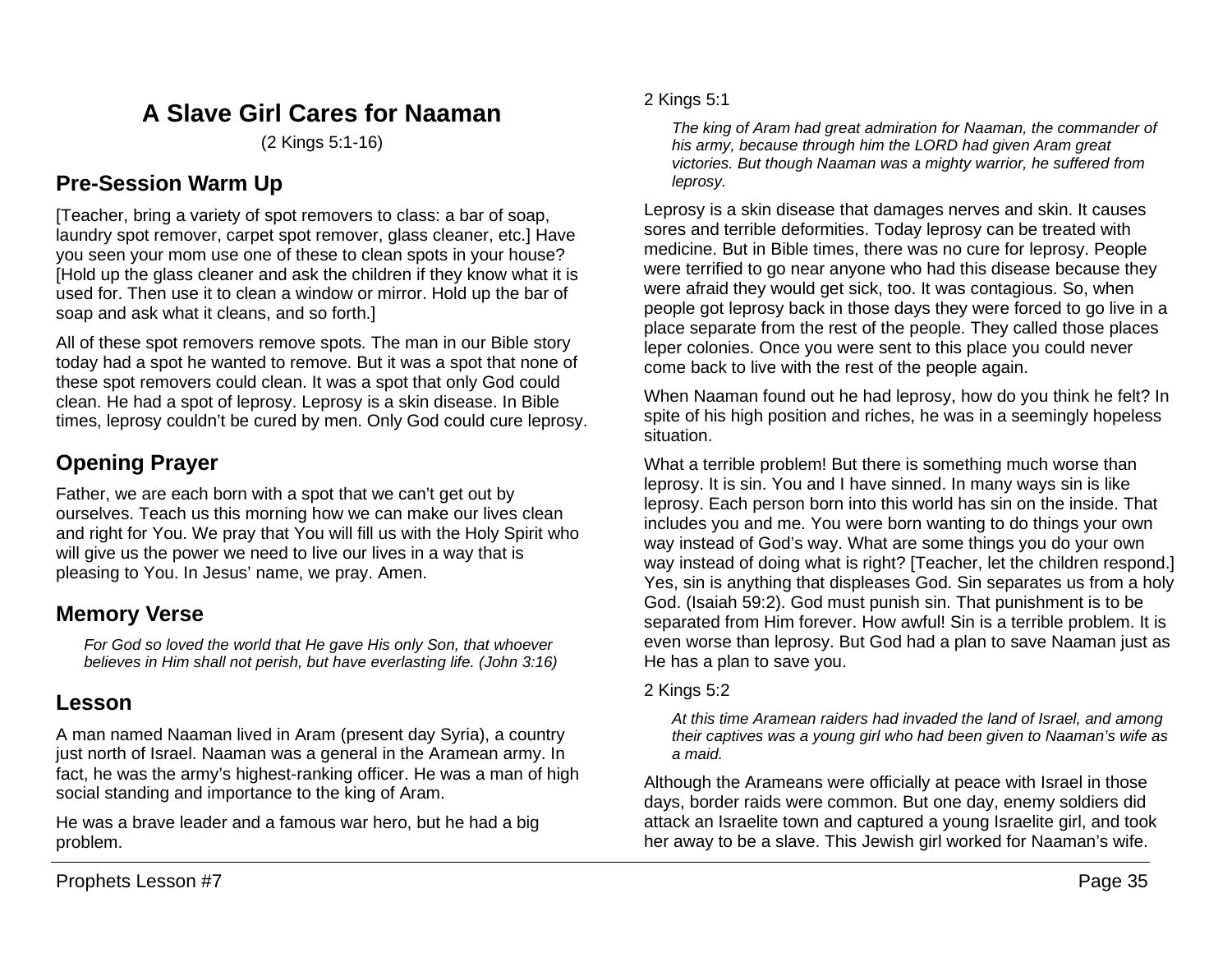The Israelite slave girl was sad that Naaman had this terrible disease. And she knew of a man who could help. That man was God's prophet, Elisha.

### 2 Kings 5:3

*One day the girl said to her mistress, "I wish my master would go to see the prophet in Samaria. He would heal him of his leprosy."*

This young girl could have chosen to be bitterly angry at those who had kidnapped her from her family and made her a slave. But instead, she chose to care about them. When she found out that her master had leprosy, she could have said, "Good! He deserves it." But instead, she had compassion on him.

This little girl knew that God is all-powerful. She knew that God is the great, powerful God who made the birds that sing and the beautiful flowers and trees. She knew that this powerful God also really loved Naaman and cared about what happened to him. So, she told Naaman the good news.

### 2 Kings 5:4

*So Naaman told the king what the young girl from Israel had said.*

Naaman told his king what the little girl had said.

### 2 Kings 5:5

*"Go and visit the prophet," the king of Aram told him. "I will send a letter of introduction for you to take to the king of Israel." So Naaman started out, carrying as gifts 750 pounds of silver, 150 pounds of gold, and ten sets of clothing.* 

The Aramean King wrote a letter of recommendation to the king of Israel to introduce him to Naaman and explain the situation.

Naaman hurried home and packed for his trip. He loaded his chariots with gold and silver and beautiful clothing and then he started off for Israel.

Naaman took gifts of money and clothing to pay for the cure of his skin disease—leprosy. Naaman didn't know he could not buy the power to cure leprosy. Only the power of God could heal Naaman. And that is a free gift from God.

Naaman drove his chariots filled with the gifts to Elisha's house and he waited for Elisha to come outside and make him well.

2 Kings 5:9

*So Naaman went with his horses and chariots and waited at the door of Elisha's house.*

But Elisha didn't come outside; he sent a messenger to talk to Naaman.

2 Kings 5:10

*But Elisha sent a messenger out to him with this message: "Go and wash yourself seven times in the Jordan River. Then your skin will be restored, and you will be healed of your leprosy."*

When Naaman heard these instructions, he was furious! He had come to Elisha's house expecting something wonderful and exciting to happen. But Elisha didn't seem to notice the splendid horses and chariots that arrived outside his door. He just sent out his servant with a message. This was insulting to Naaman; he was a big important man where he had come from. And, what crazy instructions! "Go wash in the Jordan seven times." That sounded ridiculous to Naaman.

### 2 Kings 5:11

*But Naaman became angry and stalked away. "I thought he would certainly come out to meet me!" he said. "I expected him to wave his hand over the leprosy and call on the name of the LORD his God and heal me!*

There was only one way Naaman could be healed, or cleansed, from leprosy. And God has only one way for you to be cleansed of your sin. That way is through His perfect Son, the Lord Jesus. The Lord Jesus took the punishment for your sin when He died on the cross. As He hung there on the cross, God placed on Him all the wrong things you have done. The Lord Jesus willingly suffered so you wouldn't have to. He gave His blood so your sins could be forgiven—so you could be made clean. The Bible says that Jesus is the way, the truth, and the life. That no one comes to the Father except by Him. (John 14:6)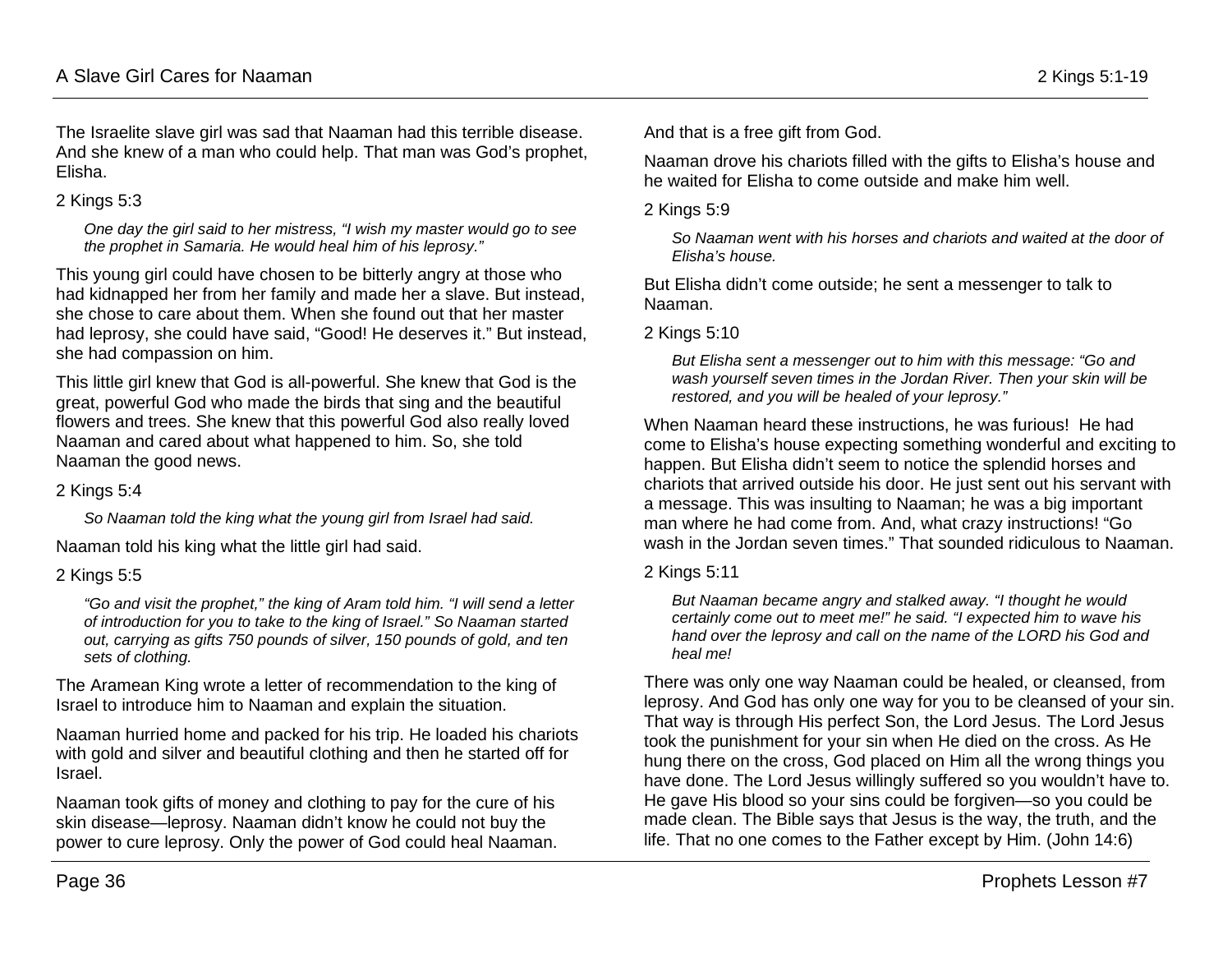There is only one way for you to be cleansed from your sin and that's by believing in what Jesus did for you on the cross.

And there was only one way for Naaman to be cleansed from his leprosy. But, his pride was injured! Naaman thought Elisha's instructions were foolish and he refused to follow them.

#### 2 Kings 5:12

*Aren't the rivers of Damascus, the Abana and the Pharpar, better than any of the rivers of Israel? Why shouldn't I wash in them and be healed?" So Naaman turned and went away in a rage.*

"Bathe in that muddy, smelly water?" shouted Naaman, "Never! We have much cleaner rivers in Damascus." And he marched off in a rage.

Sometimes God will ask you to do things that seem silly or hard. He might have you go up to a total stranger and tell them about what Jesus did for them on the cross. Or, he might have you say, "I'm sorry" to someone you've hurt. Remember, God's way is always best; God's way brings healing and life.

#### 2 Kings 5:13

*But his officers tried to reason with him and said, "Sir, if the prophet had told you to do something very difficult, wouldn't you have done it? So you should certainly obey him when he says simply, 'Go and wash and be cured!'"*

Naaman's servants saw that their master's pride had been insulted, but they also knew that if Naaman did not do as the prophet said, he might never be well again. So they tried to reason with him. They said, "If the prophet had asked you to do something hard, wouldn't you have done it? You should certainly obey him when he asks you to do an easy thing." His servants must have loved him very much; they encouraged him to make the right choice.

### 2 Kings 5:14

*So Naaman went down to the Jordan River and dipped himself seven times, as the man of God had instructed him. And his skin became as healthy as the skin of a young child, and he was healed!*

So Naaman humbled himself and followed the instructions of God's prophet. Naaman went to the River Jordan. While the servants watched, he walked down into the water. Naaman dipped under the water one time. The leprosy was still there. Down he went the second time. Still nothing happened. He went under the water the third time, the forth, the fifth, the sixth. The ugly sores were still on his body. I bet he was just about to give up, wouldn't you?

But when he went under the water again and came up the seventh time, the leprosy was gone! Naaman was healed!

He was so excited, he hurried back to Elisha's house.

2 Kings 5:15

*Then Naaman and his entire party went back to find the man of God. They stood before him, and Naaman said, "Now I know that there is no God in all the world except in Israel. So please accept a gift from your servant."*

Naaman wanted to show Elisha how much he appreciated what he had done for him.

#### 2 Kings 5:16

*But Elisha replied, "As surely as the LORD lives, whom I serve, I will not accept any gifts." And though Naaman urged him to take the gift, Elisha refused.* 

Elisha didn't want to take any credit for this miraculous healing. He knew it wasn't by his power that Naaman was healed. It was because Naaman finally humbled himself and trusted in God's way that he was cleansed from his leprosy. In the same way, you can be made clean from your sin by trusting in God's way of forgiveness and everlasting life.

#### John 3:16

*For God so loved the world that He gave His only Son, that whoever believes in Him shall not perish, but have everlasting life.*

Because Naaman trusted God's way, he didn't have to be sent away to live in the leper colony. By believing in God's way to have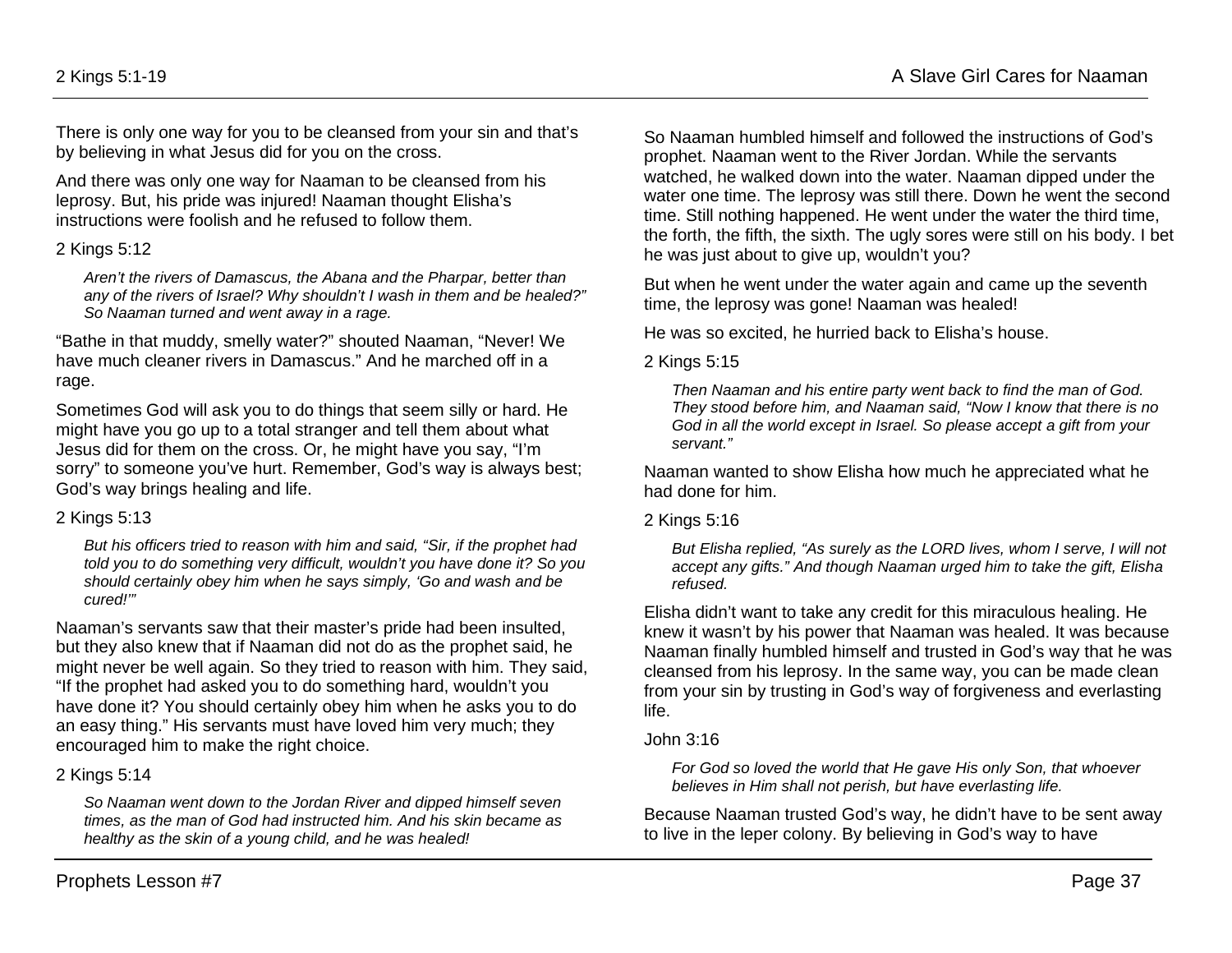everlasting life, you no longer have to face being separated from Him because of your sin. Do you believe the Lord Jesus died to cleanse you from your sin and to save you from the punishment of being separated from Him forever? Your faith in Jesus is God's spot remover.

Naaman promised to always worship the one true God. How glad Naaman was that he finally did what he was told even though it seemed silly! How glad Naaman was that Elisha and the slave girl cared for him and helped him!

# **Closing Prayer**

Father, You show us Your power in many ways. We know that You are strong enough to take care of us. You are amazing! You are the great Physician. You are the only One who can heal us of our greatest sickness—sin. Thank You that You have made a way for us to be cleansed from our sin. We look forward to that day that we will be with You in heaven and can see You face-to-face. In Jesus' name, Amen.

# **Learning Activities**



#### Procedure for each child:

- 1. Cut out the two Naaman characters – one "well" and one "unwell".
- 2. Color both Naaman characters.
- 3. Stick the Naaman characters backto-back on the craft stick.
- 4. Poke the stick through a slit cut in the bottom of the cup. [Teacher, pre cut the slit in the cup before class!]
- 5. Retell the story using the cup.



## **Game Center**

## *Pass High, Pass Low*

**Materials**: Two empty cardboard tubes.

**Preparation**: Draw a star on one of the two paper tubes.

Students stand in a circle and pass paper tubes in opposite directions around the circle according to your directions. When you say "Pass high," students pass tubes over their heads. When you say "Pass low," students squat down and pass tubes by sliding tubes along the floor. When you say "Pass behind," students pass tubes behind their backs.

Students continue passing until you say, "Pass no more." The student holding the tube with the star answers one of the Review Questions.

[Teacher, switch directions often and quickly to keep student's interest level high. And keep the game fun by participating in and enjoying the game yourself.]

Or, use the following review questions in another game of your choice: